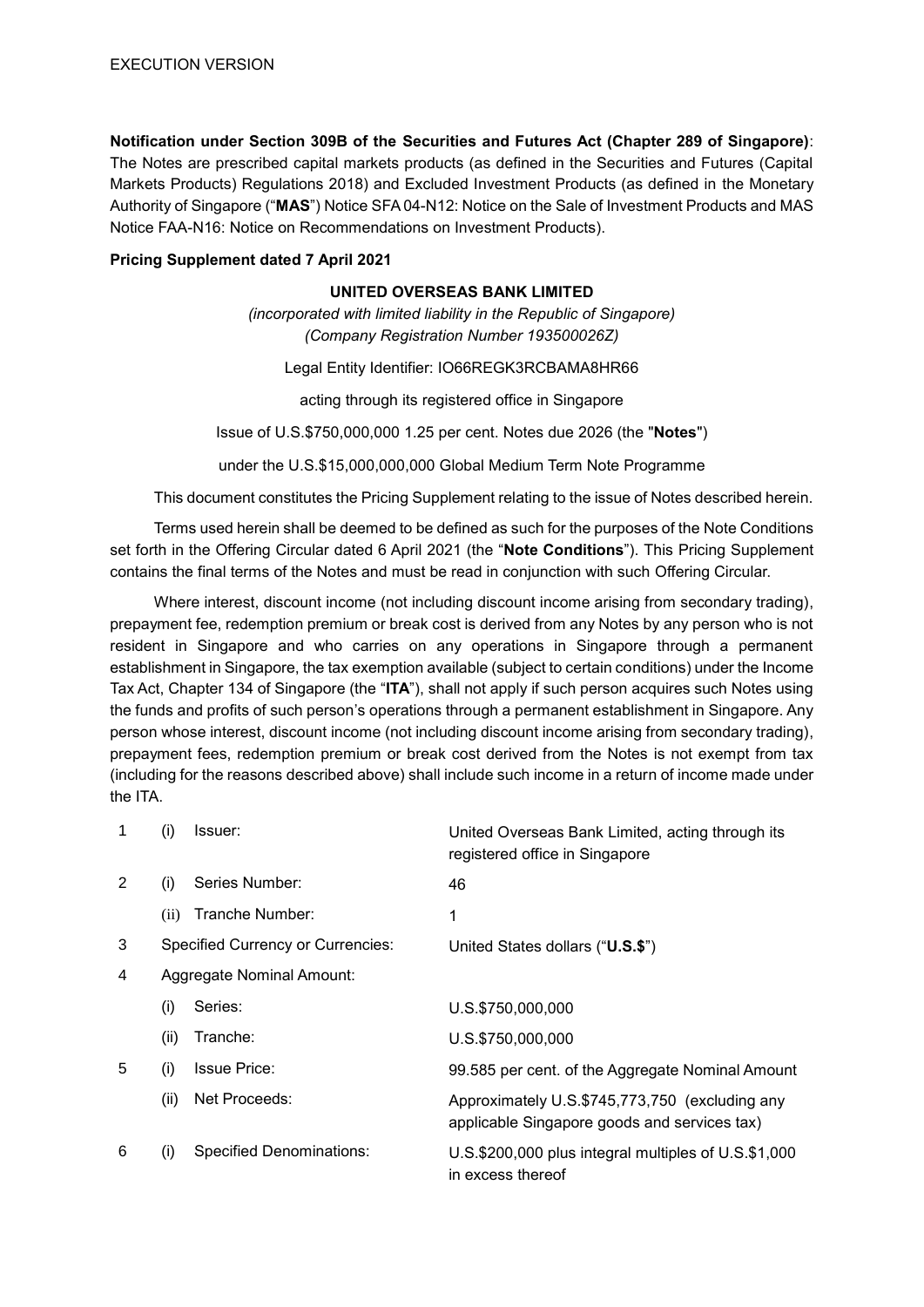|                | (ii)            | <b>Calculation Amount</b>                          | U.S.\$1,000                           |
|----------------|-----------------|----------------------------------------------------|---------------------------------------|
| $\overline{7}$ | (i)             | <b>Issue Date:</b>                                 | 14 April 2021                         |
|                | (ii)            | Interest Commencement Date                         | <b>Issue Date</b>                     |
|                | (iii)           | First Call Date:                                   | Not Applicable                        |
| 8              |                 | <b>Maturity Date:</b>                              | 14 April 2026                         |
| 9              | Interest Basis: |                                                    | 1.25 per cent. Fixed Rate             |
|                |                 |                                                    | (further particulars specified below) |
| 10             |                 | Redemption/Payment Basis:                          | Redemption at par                     |
| 11             |                 | Change of Interest or<br>Redemption/Payment Basis: | Not Applicable                        |
| 12             |                 | Put/Call Options:                                  | Not Applicable                        |
| 13             |                 | Status of the Notes:                               | Senior                                |
| 14             | Listing:        |                                                    | SGX-ST                                |
| 15             |                 | Method of distribution:                            | Syndicated                            |

# **PROVISIONS RELATING TO INTEREST (IF ANY) PAYABLE**

| 16 |                                                           | <b>Fixed Rate Note Provisions:</b>                                                          | Applicable                                                                                                             |
|----|-----------------------------------------------------------|---------------------------------------------------------------------------------------------|------------------------------------------------------------------------------------------------------------------------|
|    | (i)                                                       | Rate of Interest:                                                                           | 1.25 per cent. per annum payable semi-annually in<br>arrear                                                            |
|    | (ii)                                                      | Interest Payment Date(s):                                                                   | 14 April and 14 October in each year commencing<br>on 14 October 2021, up to and including the<br><b>Maturity Date</b> |
|    | (iii)                                                     | Fixed Coupon Amount(s):                                                                     | U.S.\$6.25 per Calculation Amount                                                                                      |
|    | (iv)                                                      | Broken Amount(s):                                                                           | Not Applicable                                                                                                         |
|    | (v)                                                       | Day Count Fraction:                                                                         | 30/360                                                                                                                 |
|    |                                                           | (vi) Other terms relating to the method<br>of calculating interest for Fixed<br>Rate Notes: | Not Applicable                                                                                                         |
| 17 |                                                           | <b>Floating Rate Note Provisions:</b>                                                       | Not Applicable                                                                                                         |
| 18 |                                                           | Zero Coupon Note Provisions:                                                                | Not Applicable                                                                                                         |
|    |                                                           | PROVISIONS RELATING TO REDEMPTION                                                           |                                                                                                                        |
| 19 | Call Option:                                              |                                                                                             | Not Applicable                                                                                                         |
| 20 | Put Option:                                               |                                                                                             | Not Applicable                                                                                                         |
| 21 | Variation instead of Redemption (Note<br>Condition 5(g)): |                                                                                             | Not Applicable                                                                                                         |
| 22 | Note:                                                     | Final Redemption Amount of each                                                             | U.S.\$1,000 per Calculation Amount                                                                                     |
| 23 | <b>Early Redemption Amount</b>                            |                                                                                             |                                                                                                                        |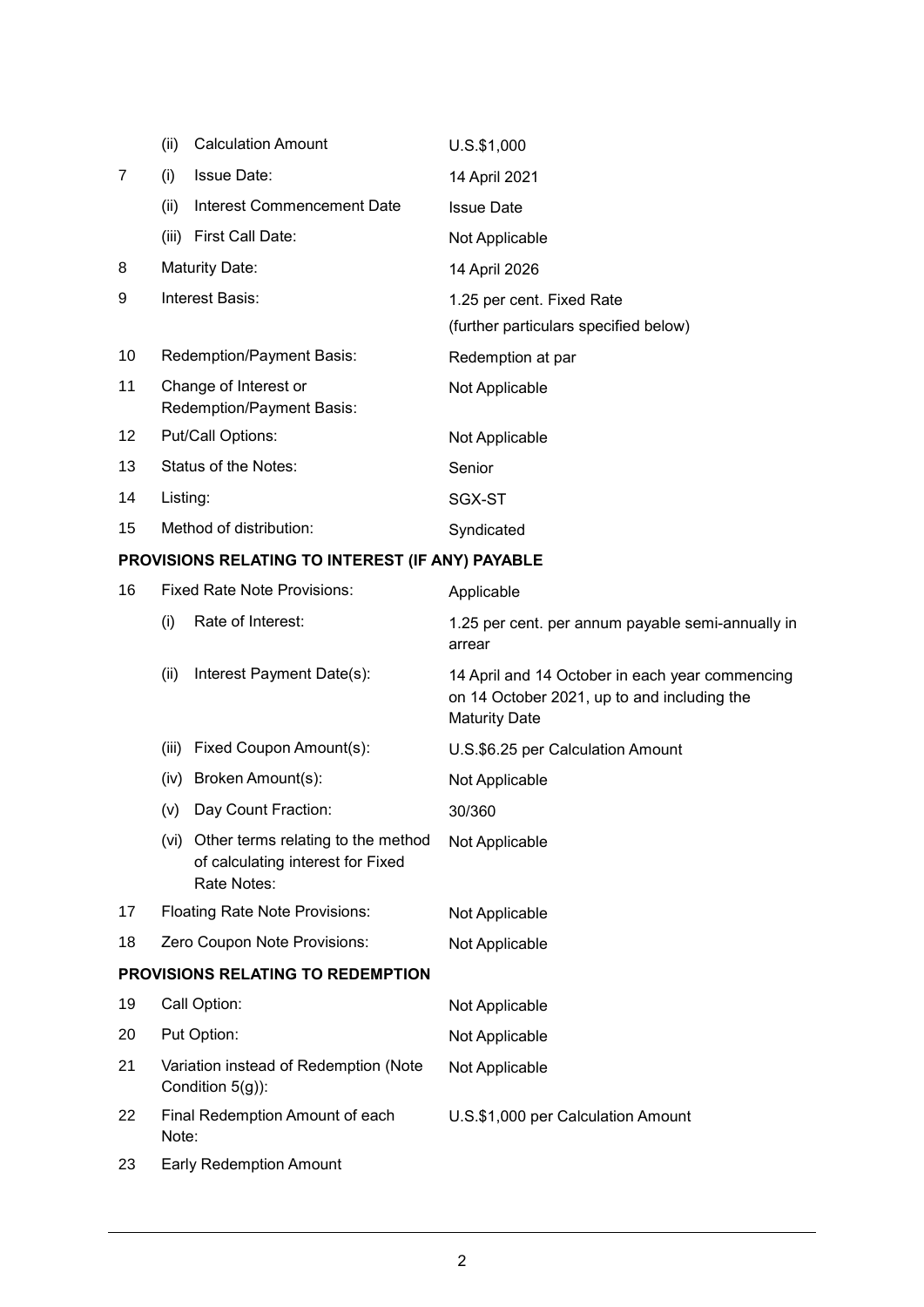Early Redemption Amount(s) per Calculation Amount payable on redemption for taxation reasons or on event of default and/or the method of calculating the same (if required or if different from that set out in the Note Conditions): U.S.\$1,000 per Calculation Amount

### **PROVISIONS RELATING TO LOSS ABSORPTION**

24 Loss Absorption Measure: Write Down on a Loss Absorption Event (Note Condition 6(a)) Not Applicable

### **GENERAL PROVISIONS APPLICABLE TO THE NOTES**

| 25                  | Form of Notes:                                                                                                                                                                                                                                                                                   | <b>Registered Notes:</b>                                                       |  |
|---------------------|--------------------------------------------------------------------------------------------------------------------------------------------------------------------------------------------------------------------------------------------------------------------------------------------------|--------------------------------------------------------------------------------|--|
|                     |                                                                                                                                                                                                                                                                                                  | Regulation S Global Certificate registered in the<br>name of a nominee for DTC |  |
|                     |                                                                                                                                                                                                                                                                                                  | Rule 144A Global Certificate registered in the name<br>of a nominee for DTC    |  |
| 26                  | Financial Centre(s) or other special<br>provisions relating to Payment Dates:                                                                                                                                                                                                                    | New York, London and Singapore                                                 |  |
| 27                  | Talons for future Coupons or Receipts<br>to be attached to Definitive Notes (and<br>dates on which such Talons mature):                                                                                                                                                                          | No                                                                             |  |
| 28                  | Details relating to Partly-Paid Notes:<br>amount of each payment comprising<br>the Issue Price and date on which<br>each payment is to be made and<br>consequences (if any) of failure to pay,<br>including any right of the Issuer to<br>forfeit the Notes and interest due on<br>late payment: | Not Applicable                                                                 |  |
| 29                  | Details relating to Instalment Notes:<br>amount of each instalment<br>("Instalment Amount"), date on which<br>each payment is to be made<br>("Instalment Date"):                                                                                                                                 | Not Applicable                                                                 |  |
| 30                  | Other terms or special conditions:                                                                                                                                                                                                                                                               | Not Applicable                                                                 |  |
| <b>DISTRIBUTION</b> |                                                                                                                                                                                                                                                                                                  |                                                                                |  |
| 31                  | If syndicated, names of Managers:<br>(i)                                                                                                                                                                                                                                                         | <b>Joint Lead Managers</b><br><b>BNP Paribas</b>                               |  |
|                     |                                                                                                                                                                                                                                                                                                  | The Hongkong and Shanghai Banking Corporation<br>Limited, Singapore Branch     |  |
|                     |                                                                                                                                                                                                                                                                                                  | Société Générale                                                               |  |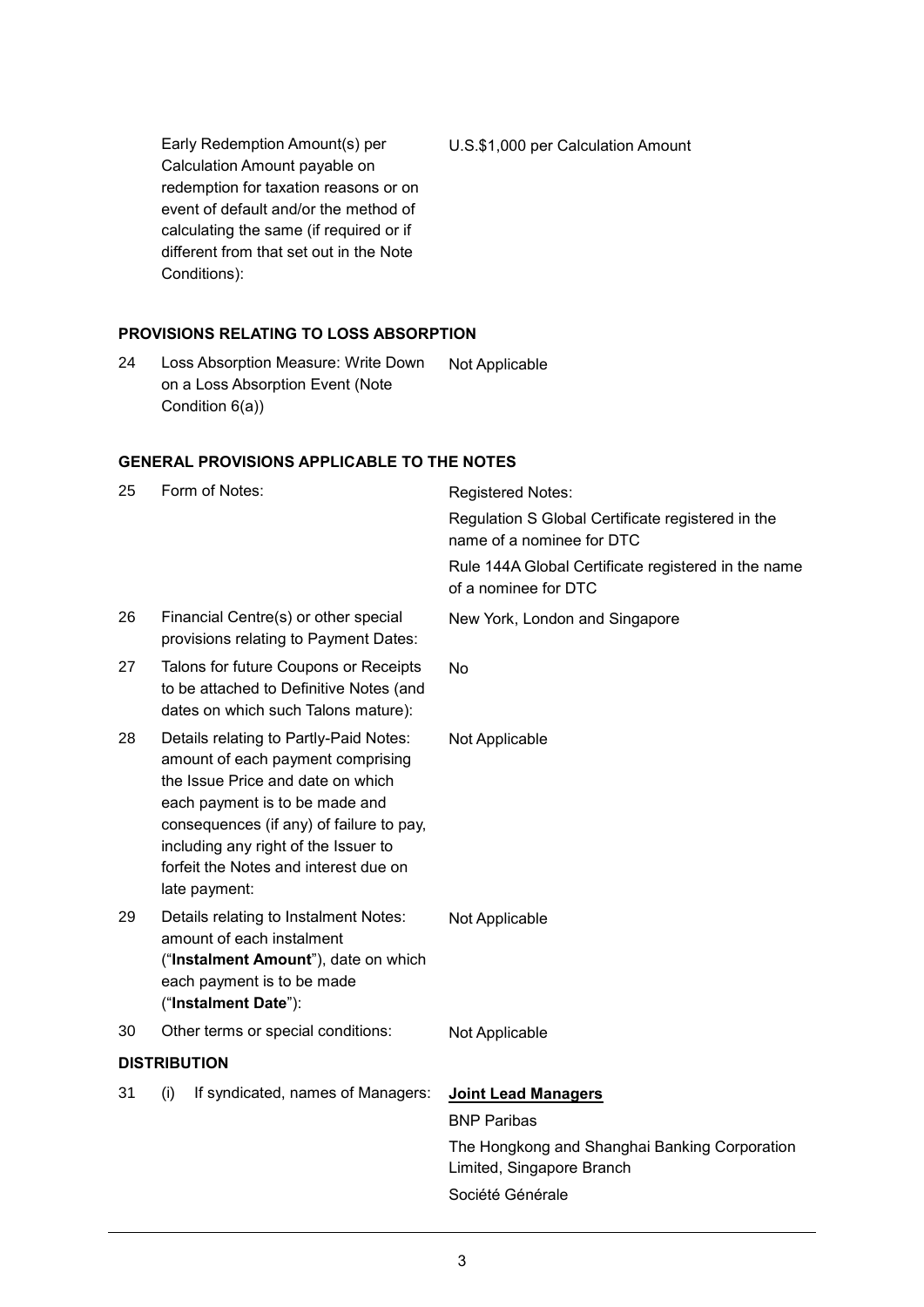United Overseas Bank Limited

# **Co-Manager**

|    |                                                                                                                                                                                                                                                     | Bank of China Limited, Singapore Branch                                    |
|----|-----------------------------------------------------------------------------------------------------------------------------------------------------------------------------------------------------------------------------------------------------|----------------------------------------------------------------------------|
|    | Stabilising Manager (if any):<br>(ii)                                                                                                                                                                                                               | The Hongkong and Shanghai Banking Corporation<br>Limited, Singapore Branch |
| 32 | If non-syndicated, name of Dealer:                                                                                                                                                                                                                  | Not Applicable                                                             |
| 33 | U.S. Selling Restrictions:                                                                                                                                                                                                                          | Rule 144A; Reg. S Compliance Category 2; TEFRA<br>not applicable           |
| 34 | Additional selling restrictions:                                                                                                                                                                                                                    | Not Applicable                                                             |
|    | <b>OPERATIONAL INFORMATION</b>                                                                                                                                                                                                                      |                                                                            |
| 35 | ISIN Code:                                                                                                                                                                                                                                          | Regulation S Notes: US91127LAD29<br>Rule 144A Notes: US91127KAD46          |
| 36 | Common Code:                                                                                                                                                                                                                                        | Regulation S Notes: 233121762<br>Rule 144A Notes: 233121916                |
| 37 | CUSIP:                                                                                                                                                                                                                                              | Regulation S Notes: 91127LAD2                                              |
|    |                                                                                                                                                                                                                                                     | Rule 144A Notes: 91127KAD4                                                 |
| 38 | CINS:                                                                                                                                                                                                                                               | Not Applicable                                                             |
| 39 | <b>CMU Instrument Number:</b>                                                                                                                                                                                                                       | Not Applicable                                                             |
| 40 | Any clearing system(s) other than The<br>Central Depository (Pte) Limited, The<br>Central Moneymarkets Unit Service,<br>Euroclear Bank SA/NV, Clearstream<br>Banking S.A., DTC and Austraclear Ltd<br>and the relevant identification<br>number(s): | Not Applicable                                                             |
| 41 | Delivery:                                                                                                                                                                                                                                           | Delivery against payment                                                   |
| 42 | Additional Paying Agent(s) (if any):                                                                                                                                                                                                                | Not Applicable                                                             |
|    | PROVISIONS RELATING TO UOB SUSTAINABLE NOTES                                                                                                                                                                                                        |                                                                            |
| 43 | <b>UOB Sustainable Notes:</b>                                                                                                                                                                                                                       | Applicable                                                                 |
| 44 | Reviewer(s):                                                                                                                                                                                                                                        | Sustainalytics                                                             |
| 45 | Date of Second-Party Opinion:                                                                                                                                                                                                                       | 17 March 2021                                                              |
|    | <b>GENERAL</b>                                                                                                                                                                                                                                      |                                                                            |
| 46 | Prohibition of Sales to EEA Retail<br>Investors:                                                                                                                                                                                                    | Not Applicable                                                             |
| 47 | Prohibition of Sales to UK Retail<br>Investors:                                                                                                                                                                                                     | Not Applicable                                                             |
| 48 | Ratings:                                                                                                                                                                                                                                            | Aa1 (Moody's), AA- (S&P), AA- (Fitch)                                      |
| 49 | Governing Law:                                                                                                                                                                                                                                      | English law                                                                |
|    |                                                                                                                                                                                                                                                     |                                                                            |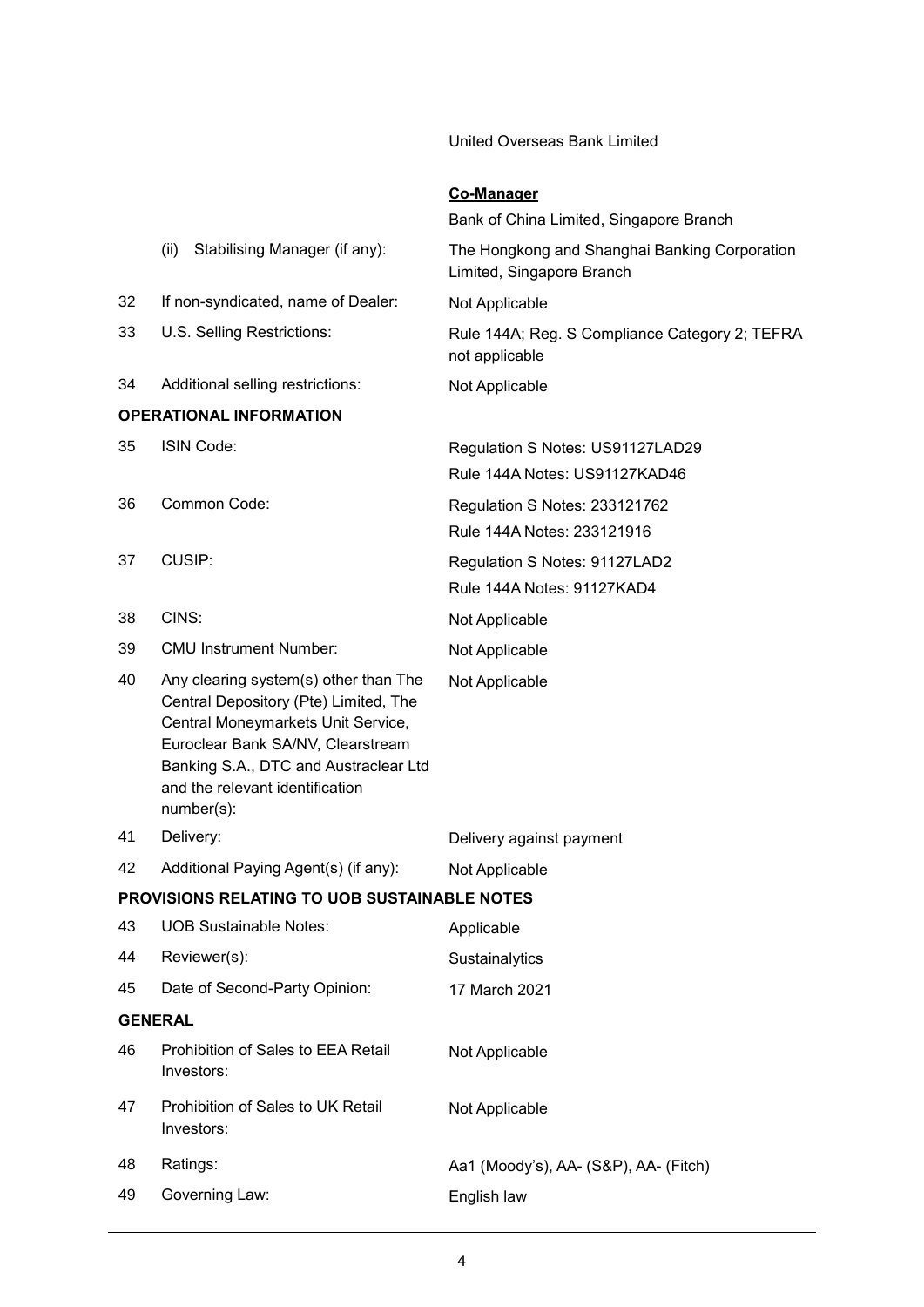50 Applicable governing document: Trust Deed dated 6 April 2021

# **USE OF PROCEEDS**

The net proceeds from the Notes will be applied by the Issuer to finance or refinance Eligible Assets falling under the UOB Sustainable Bond Framework's Green and Social Categories, in accordance with the UOB Sustainable Bond Framework as set out in the "*Use of Proceeds*" of the Offering Circular.

# **PURPOSE OF PRICING SUPPLEMENT**

This Pricing Supplement comprises the final terms required for issue and admission to trading on the Singapore Exchange Securities Trading Limited of the Notes described herein pursuant to the U.S.\$15,000,000,000 Global Medium Term Note Programme of United Overseas Bank Limited.

# **INVESTMENT CONSIDERATIONS**

There are significant risks associated with the Notes. Prospective investors should have regard to the factors described under the section headed "Investment Considerations" in the Offering Circular before purchasing any Notes. Before entering into any transaction, prospective investors should ensure that they fully understand the potential risks and rewards of that transaction and independently determine that the transaction is appropriate given their objectives, experience, financial and operational resources and other relevant circumstances. Prospective investors should consider consulting with such advisers as they deem necessary to assist them in making these determinations.

# **RESPONSIBILITY**

The Issuer accepts responsibility for the information contained in this Pricing Supplement.